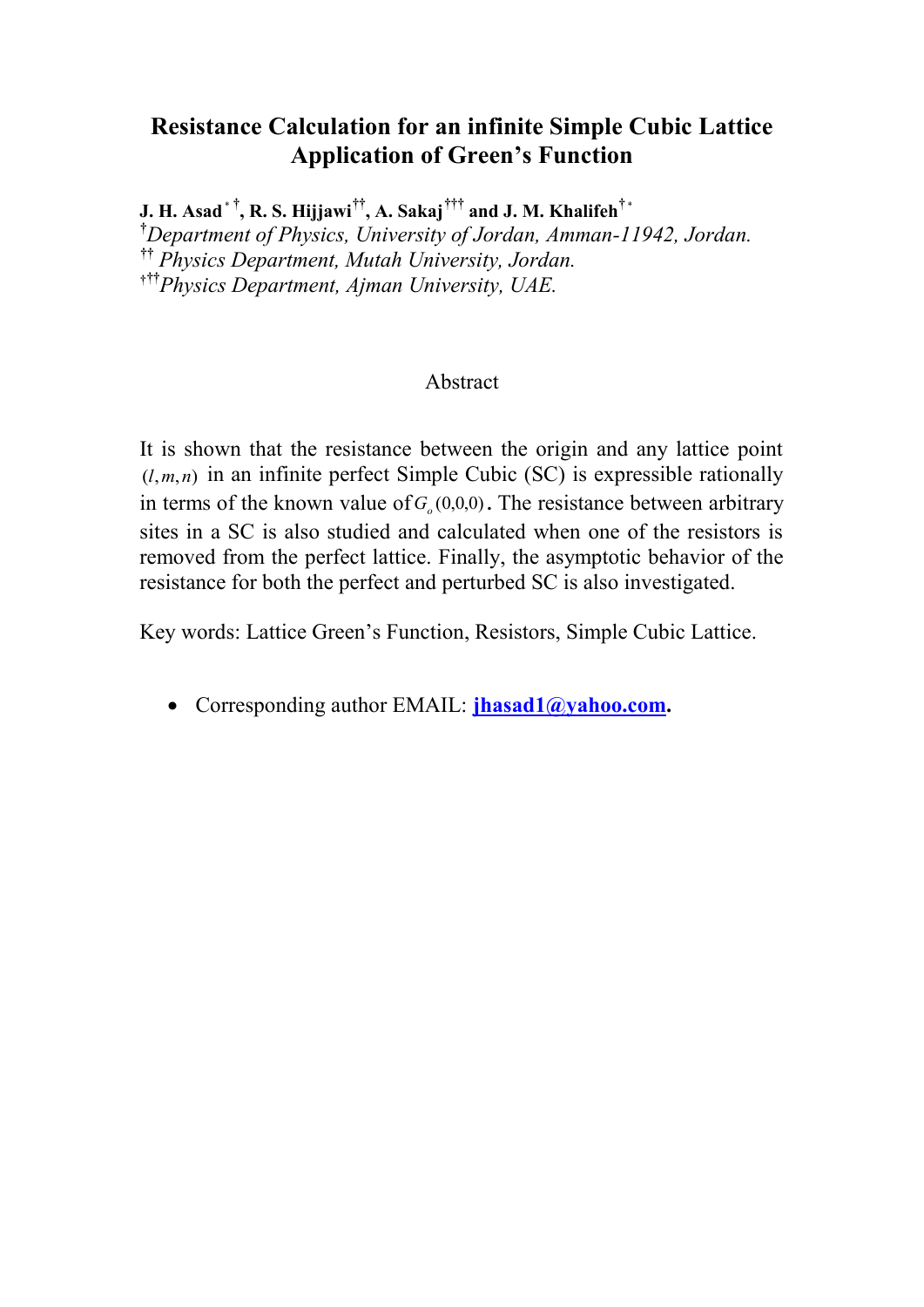### **1. Introduction**

 The calculation of the resistance between two arbitrary grid points of infinite networks of resistors is a new-old subject<sup> $1-7$ </sup>.

Recently, Cserti<sup>8</sup> and Cserti et. al<sup>9</sup> studied the problem where they introduced for the first time a method based on the Lattice Green's Function (LGF) which is an alternative approach to using the superposition of current distributions presented by Venezian<sup>3</sup> and Atkinson et. al<sup>4</sup>.

The LGF for cubic lattices has been investigated by many authors<sup>10-20</sup>, and the so-called recurrence formulae which are often used to calculate the LGF of the SC at different sites are presented 21,22 .

The values of the LGF for the SC have been recently evaluated exactly<sup>23</sup>, where these values are expressed in terms of the known value of the LGF at the origin.

In this paper; we calculate the resistance between two arbitrary points in a perfect and perturbed (i.e. a bond is removed) infinite SC using the method presented by Cserti<sup>8</sup> and Cserti et. al<sup>9</sup>.

The LGF presented here is related to the LGF of the Tight-Binding Hamiltonian (TBH)<sup>24</sup>.

## **2. Perfect SC Lattice**

In this section we express the resistance in an infinite SC network of identical resistors between the origin and any lattice site ( *l*,*m*,*n* ) rationally, where it can be easily shown that <sup>8,23</sup>

$$
\frac{R_0(l,m,n)}{R} = \rho_1 g_0 + \frac{\rho_2}{\pi^2 g_0} + \rho_3 \tag{1}
$$

where  $g_0 = G_0(0,0,0)$  is the LGF at the origin.

and  $\rho_1, \rho_2, \rho_3$  are related to  $r_1, r_2, r_3$  (i.e  $\lambda_1, \lambda_2, \lambda_3$  Duffin and Shelly's parameters 23,25 ) as

$$
\rho_1 = 1 - r_1 = 1 - \lambda_1 - \frac{15}{12} \lambda_2
$$
  

$$
\rho_2 = -r_2 = \frac{1}{2} \lambda_2
$$
  

$$
\rho_3 = -r_3 = \frac{1}{3} \lambda_3
$$
 (2)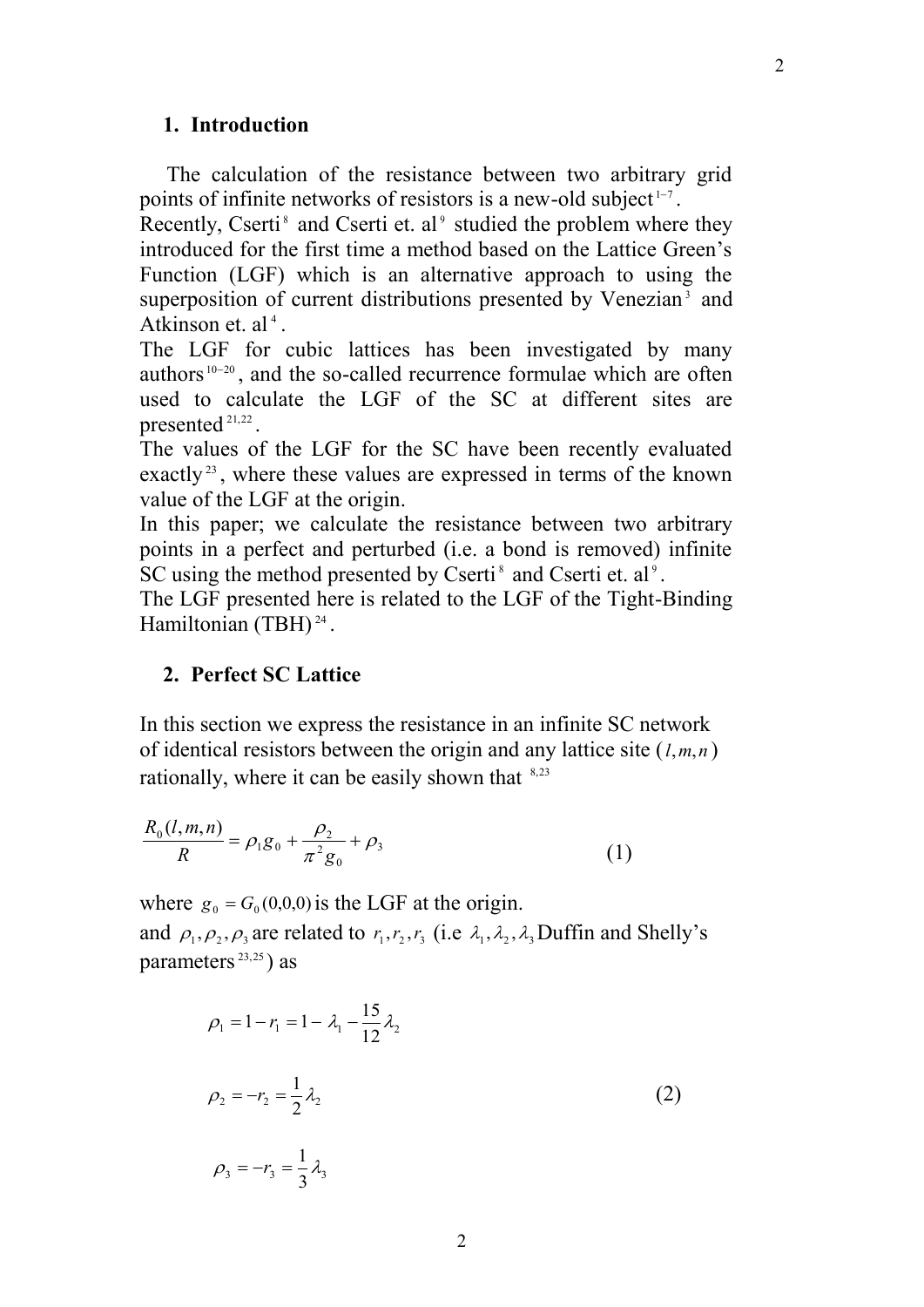Various values of  $r_1, r_2, r_3$  are shown in Glasser et. al<sup>23</sup> [Table 1] for  $(l, m, n)$  ranging from  $(0, 0, 0) - (5, 5, 5)$ . To obtain other values of  $r_1, r_2, r_3$  one has to use the following relation<sup>22</sup>

$$
G_0(l+1,m,n) + G_0(l-1,m,n) + G_0(l,m+1,n) + G_0(l,m-1,n) +
$$
  
\n(3)  
\n
$$
G_0(l,m,n+1) + G_0(l,m,n-1) = -2\delta_{l0}\delta_{m0}\delta_{n0} + 2EG_0(l,m,n) \qquad \qquad ; E = 3
$$

In some cases one may need to use the recurrence formulae (i.e. Eq. (3)) two or three times, and by the method explained above we calculate different values for  $r_1, r_2, r_3$  for  $(l, m, n)$  beyond (5,5,5). Various values of  $\rho_1, \rho_2, \rho_3$  are shown in Table 1.

The value of the LGF at the origin (i.e.  $G_o(0,0,0)$ ) was first evaluated by Watson in his famous paper<sup>26</sup>, where he found that

$$
G_o(0,0,0) = \left(\frac{2}{\pi}\right)^2 (18 + 12\sqrt{2} - 10\sqrt{3} - 7\sqrt{6}) [K(k_o)]^2 = 0.505462.
$$
  
where  $k_o = (2 - \sqrt{3})(\sqrt{3} - \sqrt{2})$   

$$
K(k) = \int_0^{\frac{\pi}{2}} d\theta \frac{1}{\sqrt{1 - k^2 Sin^2 \theta}}
$$
 is the complete elliptic integral

of the first kind.

A similar result was obtained by Glasser and Zucker<sup>27</sup> in terms of gamma function.

To study the asymptotic behavior of the resistance in a SC, one can show that<sup>8</sup> as any of  $l, m, n$  goes to infinity then,  $G_o(l, m, n) \rightarrow 0$ . Thus

$$
\frac{R_o(l,m,n)}{R} \to G_o(0,0,0). \tag{4}
$$

### **3. Perturbed SC Lattice**

 In this section we calculate the resistance between any two lattice sites in a SC, when one of the resistors (i.e. bonds) between the sites  $i_o = (i_{ox}, i_{oy}, i_{oz})$  and  $j_o = (j_{ox}, j_{oy}, j_{oz})$  is broken, where<sup>9</sup>

$$
R(i, j) = R_o(i, j) + \frac{[R_o(i, j_o) + R_o(j, i_o) - R_o(i, i_o) - R_o(j, j_o)]^2}{4[R - R_o(i_o, j_o)]}
$$
(5)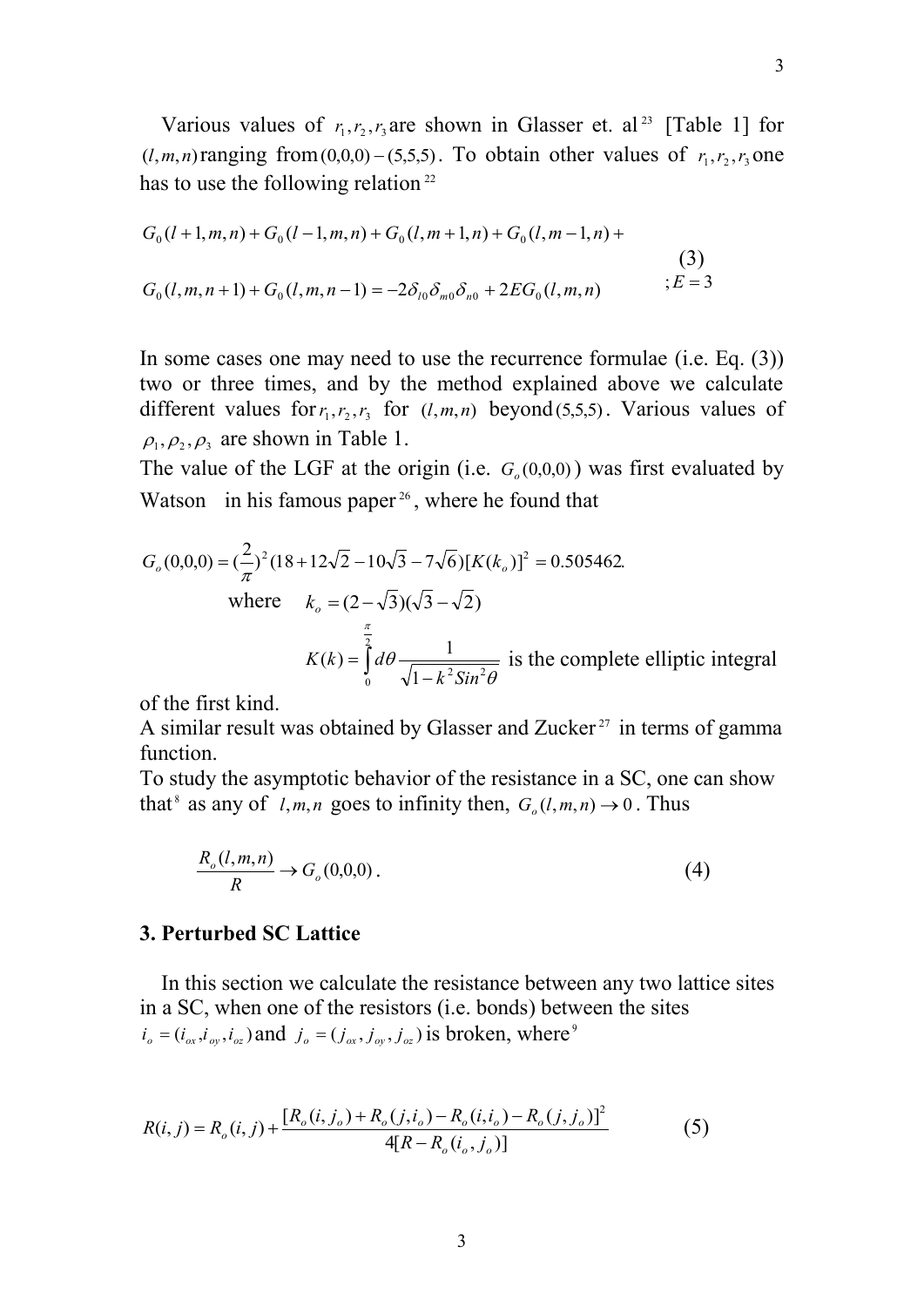As an example; let us assume that the bond between  $i_o = (0,0,0)$  and  $j_o = (1,0,0)$  is broken. So, we calculate the resistance between any two sites. Our results are arranged in Table 2, and for example: The resistance between the sites  $i = (0,0,0)$  and  $j = (1,0,0)$  is

$$
R(1,0,0) = \frac{R}{2}.
$$
 (6)

i.e. the resistance between the two ends of the broken bond is 2  $\frac{R}{2}$ , which is

a predictable result<sup>9</sup>.

Now, if the broken bond is shifted to be between the sites  $i = (1,0,0)$ and  $j = (2,0,0)$ , then one can find the resistance between any two sites (i.e.  $i = (i_x, i_y, i_z)$  and  $j = (j_x, j_y, j_z)$ . Using Eq. (5) again one obtains the results arranged in Table 3.

For large values of *i* and *j* the resistance in a perturbed SC, becomes

$$
\frac{R(i,j)}{R} \to \frac{R_o(i,j)}{R} = g_o.
$$
 (7)

We conclude that for large separation between the two sites the perturbed resistance approaches the perfect one (i.e. it approaches a finite value).

## **4. Results and Discussion**

Fig. 1. shows the resistance against the site  $(l,m,n)$  along the [100] direction for both a perfect infinite and perturbed SC (i.e the bond between  $i_0 = (0,0,0)$  and  $j_0 = (1,0,0)$  is broken). It is seen from the figure that the resistance is symmetric (i.e.  $R_o(l,0,0) = R_o(-l,0,0)$ ) for the perfect case due to the inversion symmetry of the lattice while for the perturbed case the symmetry is broken so, the resistance is not symmetric. As  $(l, m, n)$ goes away from the origin the resistance approaches its finite value for both cases<sup>8</sup>.

Fig. 2. shows the resistance against the site  $(l,m,n)$  along the [010] direction for a perfect infinite and perturbed SC (i.e the bond between  $i_0 = (0,0,0)$  and  $j_0 = (1,0,0)$  is broken). The figure shows that the resistance is symmetric for the perfect and perturbed case, since there is no broken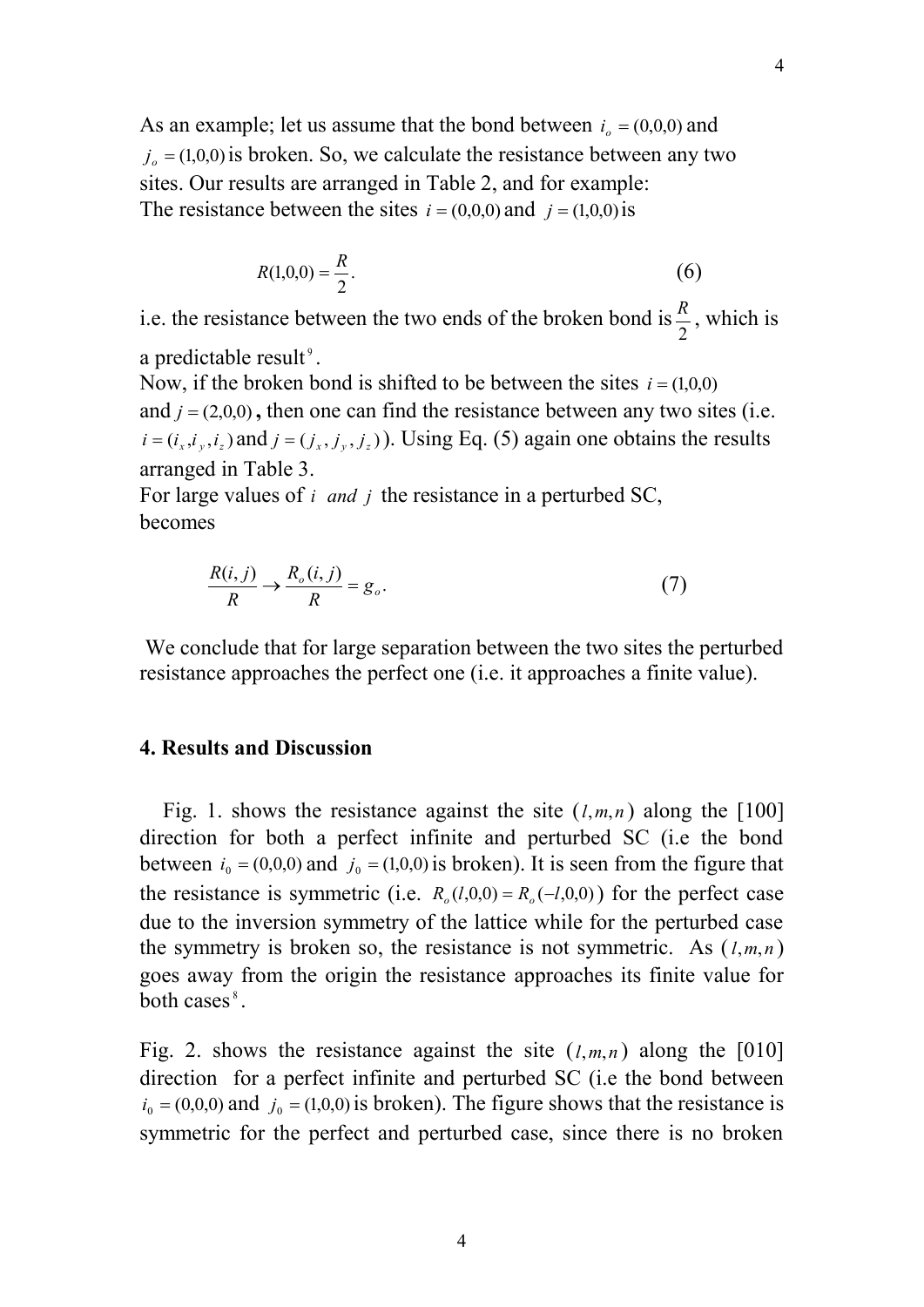bond along this direction. As  $(l,m,n)$  goes away from the origin the resistance approaches its finite value for both cases<sup>8</sup>.

Fig. 3. shows the resistance against the site  $(l,m,n)$  along the [111] direction for a perfect and for a perturbed SC (i.e the bond between  $i_0 = (0,0,0)$  and  $j_0 = (1,0,0)$  is broken). The resistance is symmetric along [111] direction for both the perfect and perturbed cases.

Figures. 4-6. same as the above figures except that the broken bond is shifted (i.e the bond between  $i_0 = (1,0,0)$  and  $j_0 = (2,0,0)$  is broken). The resistance along [100] direction is not symmetric in the perturbed case since the broken bond is taken to be along that direction.

From Figs. 1-6, as the broken bond is shifted from the origin along [100] direction then the resistance of the perturbed SC approaches that of the perfect lattice. Also, one can see that the perturbed resistance is always larger than the perfect one. Measurement of the resistance of a finite SC is under investigation in order to compare results.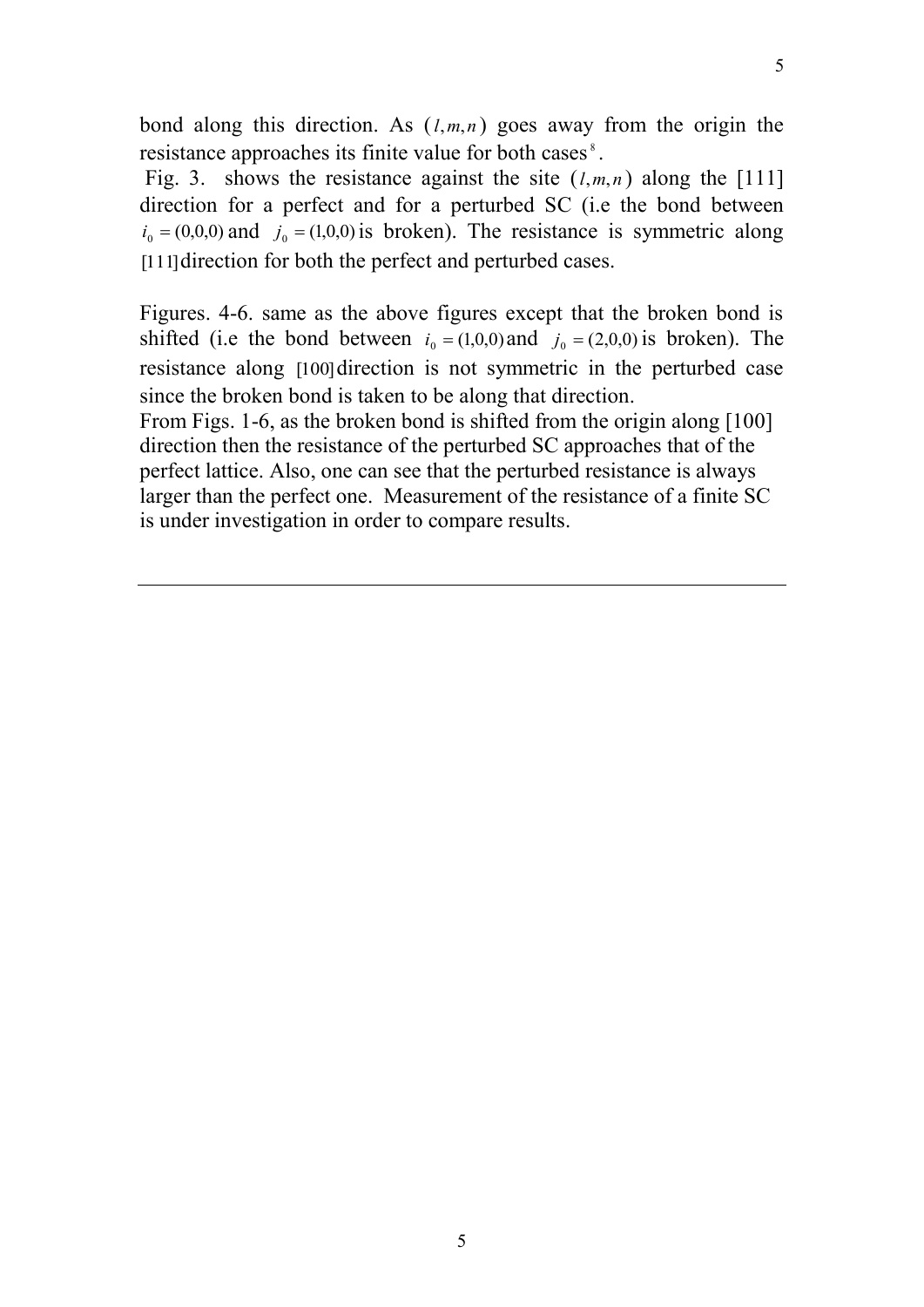#### **References:**

- 1- B. Van der Pol and H. Bremmer, Operational Calculus Based on the Two-Sided Laplace integral (Cambridge University Press, England, 1955) 2<sup>nd</sup> ed., p. 372.
- 2- P. G. Doyle and J. L. Snell, Random walks and Electric Networks, (The Carus Mathematical Monograph, series **22**, The Mathematical Association of America, USA, 1984) pp. 83.
- 3- Venezian, G. 1994. Am. J. Phys. **62**, 1000.
- 4- Atkinson, D. and Van Steenwijk, F. J. 1999. Am. J. Phys. **67**, 486.
- 5- R. E. Aitchison. 1964. Am. J. Phys. **32**, 566.
- 6- F. J. Bartis. 1967. Am. J. Phys. **35**, 354.
- 7-Monwhea Jeng. 2000. Am. J. Phys. **68(1)**, 37.
- 8- Cserti, J. 2000. Am.J.Phys.**68**, 896-906.
- 9- Cserti, J. Gyula, D. and Attila P. 2002. Am. J. Phys, **70**, 153.
- 10- Morita, T. and Horiguchi, T. 1975. J. phys. C **8**, L232.
- 11- Joyce, G. S. 1971. J. Math. Phys. **12**, 1390.
- 12- Sakaji, A. Hijjawi, R. S. Shawagfeh, N. and Khalifeh, J. M. 2002. *J. of Math. Phys.* **43**(1), 1.
- 13- Hijjawi, R. S. and Khalifeh, J. M.2002. *J. of Theo. Phys.* **41**(9), 1769.
- 14- Sakaji, A. Hijjawi, R. S. Shawagfeh, N. and Khalifeh, J. M. 2002. J. *of Theo. Phys.* **41**(5), 973.
- 15- Hijjawi, R. S. and Khalifeh, J. M. J. *of Theo. Phys.* in press.
- 16-Morita, T. and Horigucih, T. 1971. *J. of Math. Phys.* **12**(6), 986.
- 17- Inoue, M. 1975. *J. of Math. Phys.* **16(**4**),** 809.
- 18- Mano, K. 1975. *J. of Math. Phys.* **16**(9), 1726.
- 19- Katsura, S. and Horiguchi, T. 1971. *J. of Math. Phys.* **12**(2), 230.
- 20- Glasser, M. L. 1972. *J. of Math. Phys.* **13**(8), 1145.
- 21- Morita, T. 1975. J. Phys. A **8**, 478.
- 22- Horiguchi, T. 1971. J. Phys. Soc. Japan **30**, 1261.
- 23- Glasser, M. L. and Boersma, J. 2000. J. Phys. A: Math. Gen. **33**, No. 28, 5017.
- 24- Economou, E. N. Green's Function in Quantum Physics. 1983. Spriger-Verlag, Berlin.
- 25- Duffin, R. J and Shelly, E. P. 1958. Duke Math. J. **25**, 209.
- 26- Watson, G. N. 1939. Quart. J. Math. (Oxford) **10**, 266.
- 27- Glasser, M. L. and Zuker, I. J. 1977. Proc. Natl. Acad. Sci. USA, **74**, 1800.

### **Figure Captions**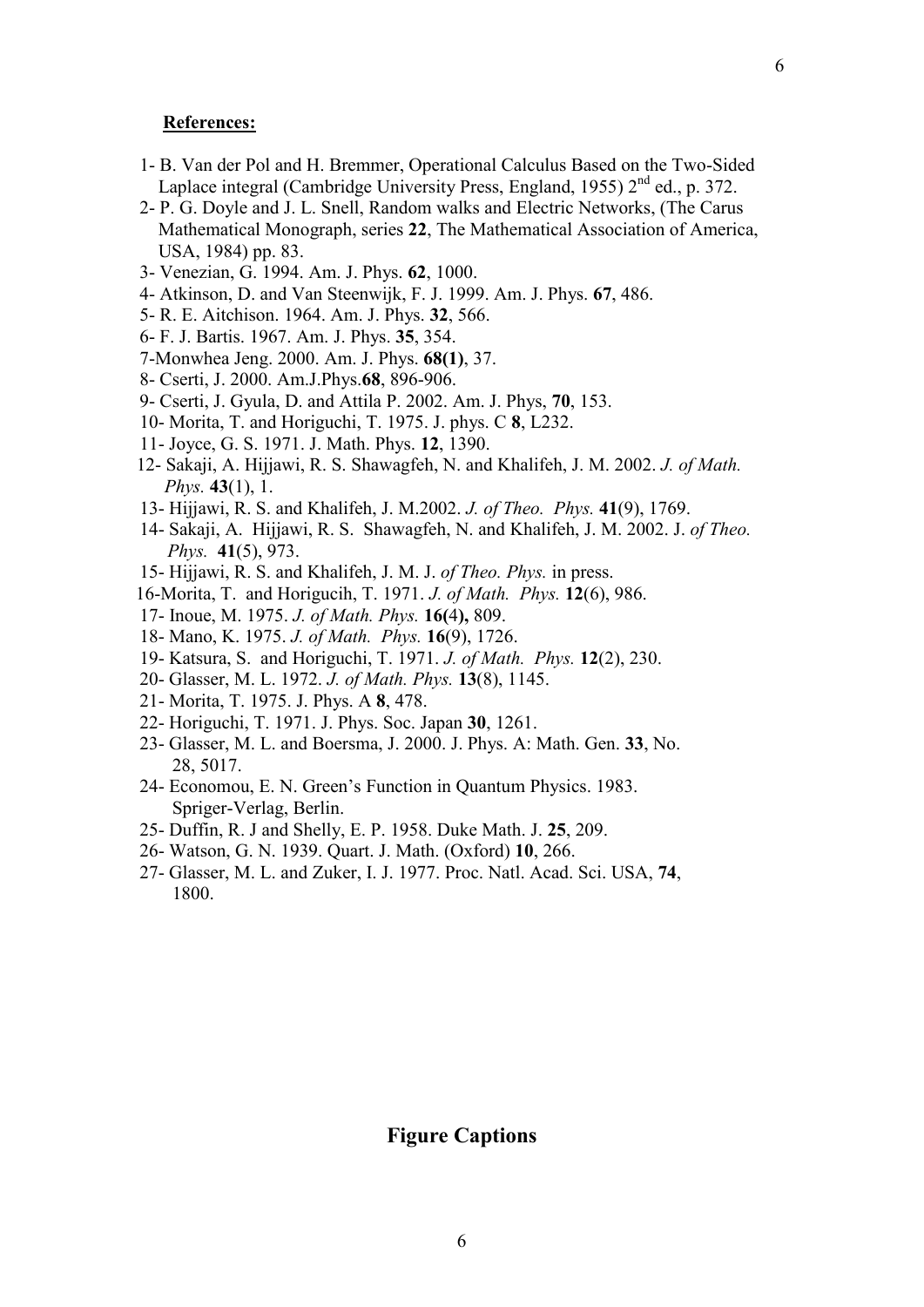**Fig. 1 The resistance on the perfect (squares) and the perturbed (circles) SC between**   $i = (0,0,0)$  and  $j = (j_x,0,0)$  along the [100] direction as a function of  $j_x$ . The ends of the **removed bond are**  $i_o = (0,0,0)$  and  $j_o = (1,0,0)$ .

**Fig. 2 The resistance on the perfect (squares) and the perturbed (circles) SC between**   $i = (0, 0, 0)$  and  $j = (0, j_y, 0)$  along the [010] direction as a function of  $j_y$ . The ends of the **removed bond are**  $i_o = (0,0,0)$  and  $j_o = (1,0,0)$ .

**Fig. 3 The resistance on the perfect (squares) and the perturbed (circles) SC between**   $i = (0,0,0)$  and  $j = (j_x, j_y, j_z)$  along the [111] direction as a function of j. The ends of the **removed bond are**  $i_o = (0,0,0)$  and  $j_o = (1,0,0)$ .

**Fig. 4 The resistance on the perfect (squares) and the perturbed (circles) SC between**   $i = (0,0,0)$  and  $j = (j_x,0,0)$  along the [100] direction as a function of  $j_x$ . The ends of the **removed bond are**  $i_o = (1,0,0)$  and  $i_o = (2,0,0)$ .

**Fig. 5 The resistance on the perfect (squares) and the perturbed (circles) SC between**   $i = (0, 0, 0)$  and  $j = (0, j_y, 0)$  along the [010] direction as a function of  $j_y$ . The ends of the **removed bond are**  $i_o = (1,0,0)$  and  $i_o = (2,0,0)$ .

**Fig.3.6 The resistance on the perfect (squares) and the perturbed (circles) SC between**   $i = (0,0,0)$  and  $j = (j_x, j_y, j_z)$  along the [111] direction as a function of j. The ends of the **removed bond are**  $i_o = (1,0,0)$  and  $i_o = (2,0,0)$ .



Fig. 1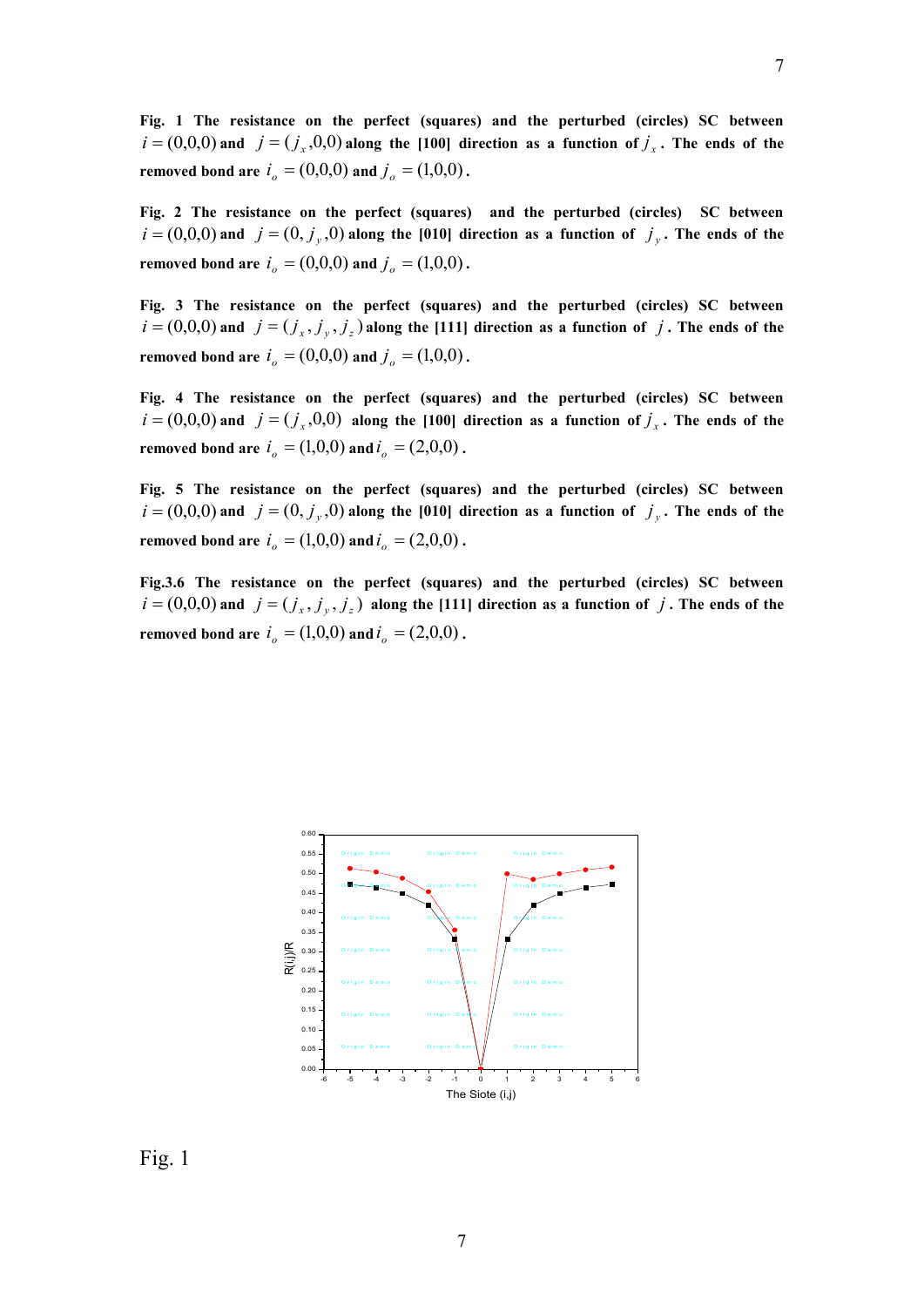

Fig. 2



Fig. 3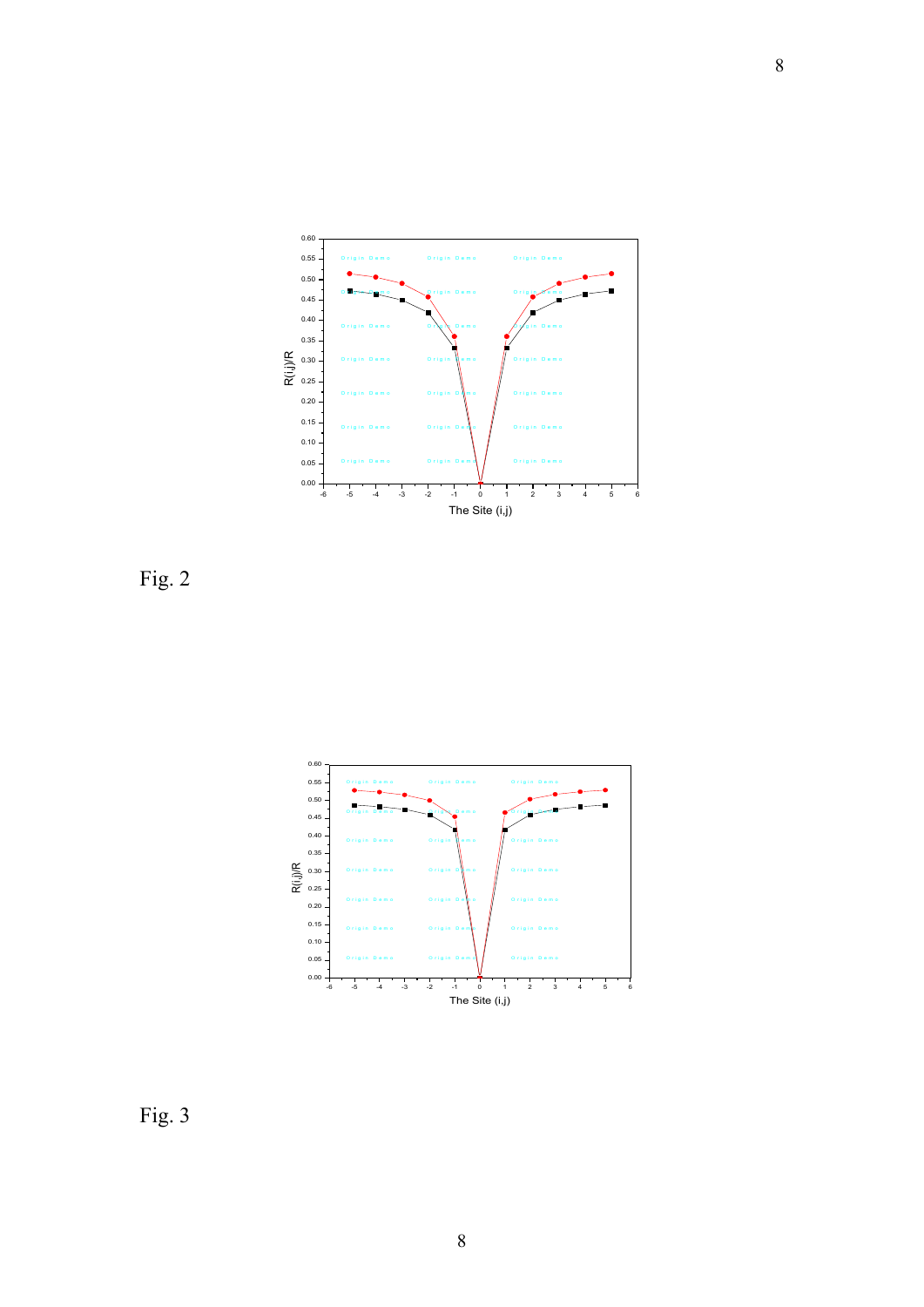





Fig. 5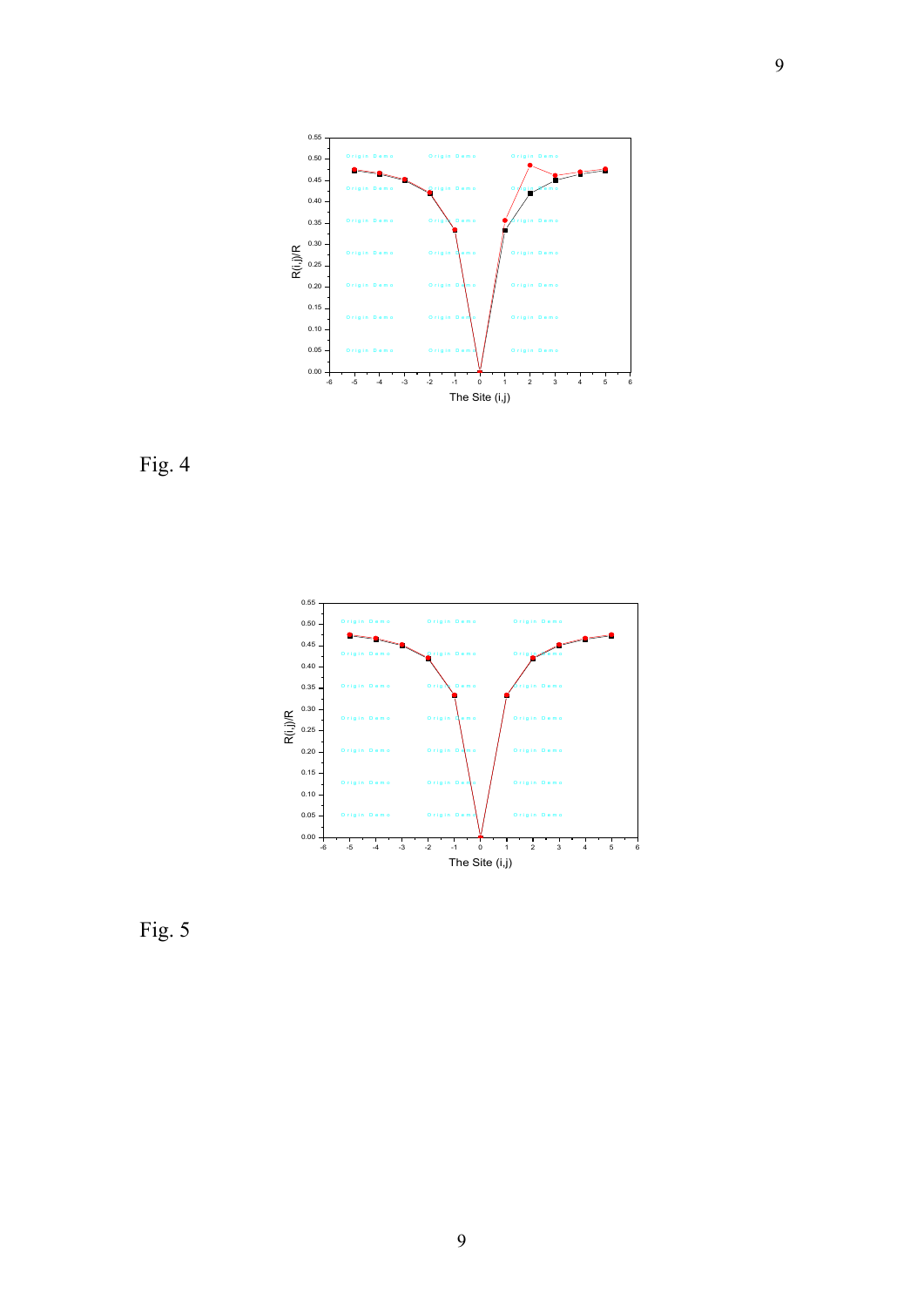



## **Table Captions**

**Table 1: Various values of the resistance in a perfect infinite SC for arbitrary sites.**

Table 2: Calculated values of the resistance between the sites  $i = (0,0,0)$  and  $j = (j_x, j_y, j_z)$ , for a perturbed SC ( the bond between  $i_0 = (0,0,0)$  and  $j_o = (1,0,0)$  is broken).

Table 3: Calculated values of the resistance between the sites  $i = (0,0,0)$  and  $j = (j_x, j_y, j_z)$  , for a perturbed SC ( the bond between  $i_0 = (1,0,0)$  and  $j_o = (2,0,0)$  is broken).

**Table 1**

 $lmn$   $\rho_1$ 

| lmn | $\rho_1$ | $\rho_2$ | $\rho_3$ | $\frac{R_0(l,m,n)}{R} = \rho_1 g_0 + \frac{\rho_2}{\pi^2 g_0} + \rho_3$ |
|-----|----------|----------|----------|-------------------------------------------------------------------------|
| 000 | 0        | 0        | 0        |                                                                         |
| 100 | 0        | 0        | 1/3      | 0.333333                                                                |
| 110 | 7/12     | 1/2      | 0        | 0.395079                                                                |
| 111 | 9/8      | -3/4     | 0        | 0.418305                                                                |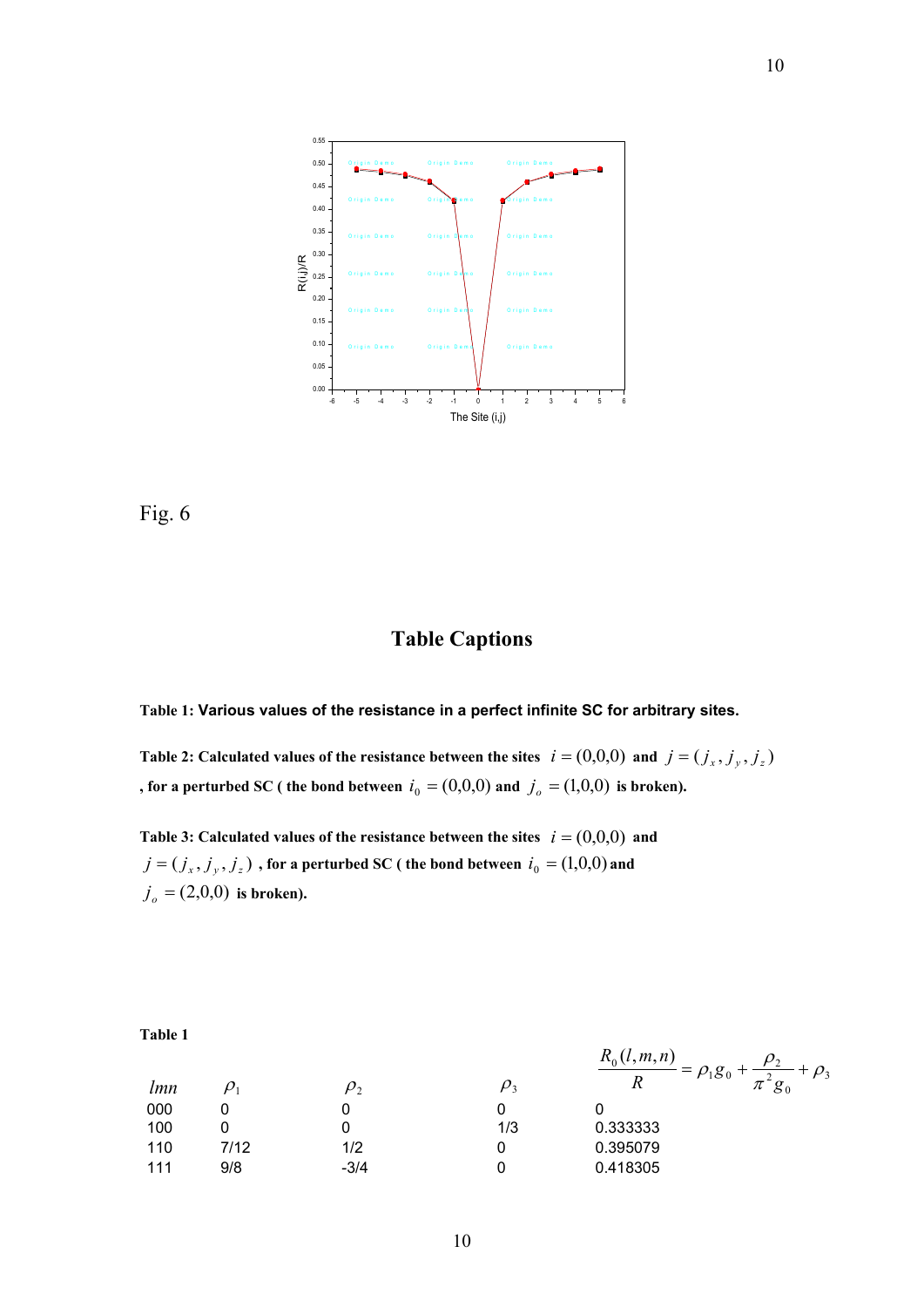| 200 | $-7/3$      | $-2$             | 2         | 0.419683 |
|-----|-------------|------------------|-----------|----------|
| 210 | 5/8         | 9/4              | $-1/3$    | 0.433598 |
| 211 | 5/3         | $-2$             | 0         | 0.441531 |
| 220 | $-37/36$    | 29/6             | 0         | 0.449351 |
| 221 | 31/16       | $-21/8$          | 0         | 0.453144 |
| 222 | 3/8         | 27/20            | 0         | 0.460159 |
| 300 | $-33/2$     | $-21$            | 13        | 0.450371 |
| 310 | 115/36      | 85/6             | $-4$      | 0.454415 |
| 311 | 15/4        | $-21/2$          | 2/3       | 0.457396 |
| 320 | $-271/48$   | 119/8            | 1/3       | 0.461311 |
| 321 | 161/36      | $-269/30$        | 0         | 0.463146 |
| 322 | $-19/16$    | 213/40           | 0         | 0.467174 |
| 330 | $-47/3$     | 1046/25          | 0         | 0.468033 |
| 331 | 38/3        | $-148/5$         | 0         | 0.469121 |
| 332 | $-26/9$     | 1012/105         | 0         | 0.471757 |
| 333 | 51/16       | -1587/280        | 0         | 0.475023 |
| 400 | $-985/9$    | $-542/3$         | 92        | 0.464885 |
| 410 | 531/16      | 879/8            | $-115/3$  | 0.466418 |
| 411 | 11/2        | $-357/5$         | 12        | 0.467723 |
| 420 | $-2111/72$  | 13903/300        | 6         | 0.469777 |
| 421 | 245/16      | $-1251/40$       | $-1$      | 0.470731 |
| 422 | $-32/3$     | 1024/35          | 0         | 0.473076 |
| 430 | $-2593/48$  | 28049/200        | $-1/3$    | 0.473666 |
| 431 | 1541/36     | -110851/1050     | 0         | 0.474321 |
| 432 | $-493/32$   | 4617/112         | 0         | 0.476027 |
|     | 667/72      | -8809/420        |           | 0.478288 |
| 433 |             | 620161/1470      | 0         | 0.477378 |
| 440 | -5989/36    |                  | 0         |          |
| 441 | 4197/32     | -919353/2800     | 0         | 0.477814 |
| 442 | -2927/48    | 31231/200        | 0         | 0.479027 |
| 443 | 571/32      | -119271/2800     | 0         | 0.480700 |
| 444 | $-69/8$     | 186003/7700      | 0         | 0.482570 |
| 500 | $-9275/12$  | $-3005/2$        | 2077/3    | 0.473263 |
| 510 | 11653/36    | 138331/150       | $-348$    | 0.473986 |
| 511 | $-271/4$    | $-5751/10$       | 150       | 0.474646 |
| 520 | $-2881/16$  | 15123/200        | 229/3     | 0.475807 |
| 521 | 949/12      | -27059/350       | $-24$     | 0.476341 |
| 522 | $-501/8$    | 4209/28          | 2         | 0.477766 |
| 530 | $-3571/18$  | 1993883/3675     | -8        | 0.478166 |
| 531 | 1337/8      | -297981/700      | 4/3       | 0.478565 |
| 532 | $-2519/36$  | 187777/1050      | 0         | 0.479693 |
| 533 | 2281/48     | -164399/1400     | 0         | 0.481253 |
| 540 | -18439/32   | 28493109/19600   | 1/3       | 0.480653 |
| 541 | 1393/3      | -286274/245      | 0         | 0.480920 |
| 542 | $-7745/32$  | 1715589/2800     | 0         | 0.481798 |
| 543 | 5693/72     | -4550057/23100   | 0         | 0.483012 |
| 544 | $-1123/32$  | 560001/6160      | 0         | 0.484441 |
| 550 | -196937/108 | 101441689/22050  | 0         | 0.483050 |
| 551 | 12031/8     | -18569853/4900   | 0         | 0.483146 |
| 552 | $-1681/2$   | 5718309/2695     | 0         | 0.483878 |
| 553 | 5175/16     | -2504541/3080    | 0         | 0.484777 |
| 554 | -24251/312  | -1527851/7700    | 0         | 0.485921 |
| 555 | 9459/208    | -12099711/107800 | 0         | 0.487123 |
| 600 | -34937/6    | -313079/25       | 5454      | 0.478749 |
| 610 | 71939/24    | 160009/20        | $-9355/3$ | 0.479137 |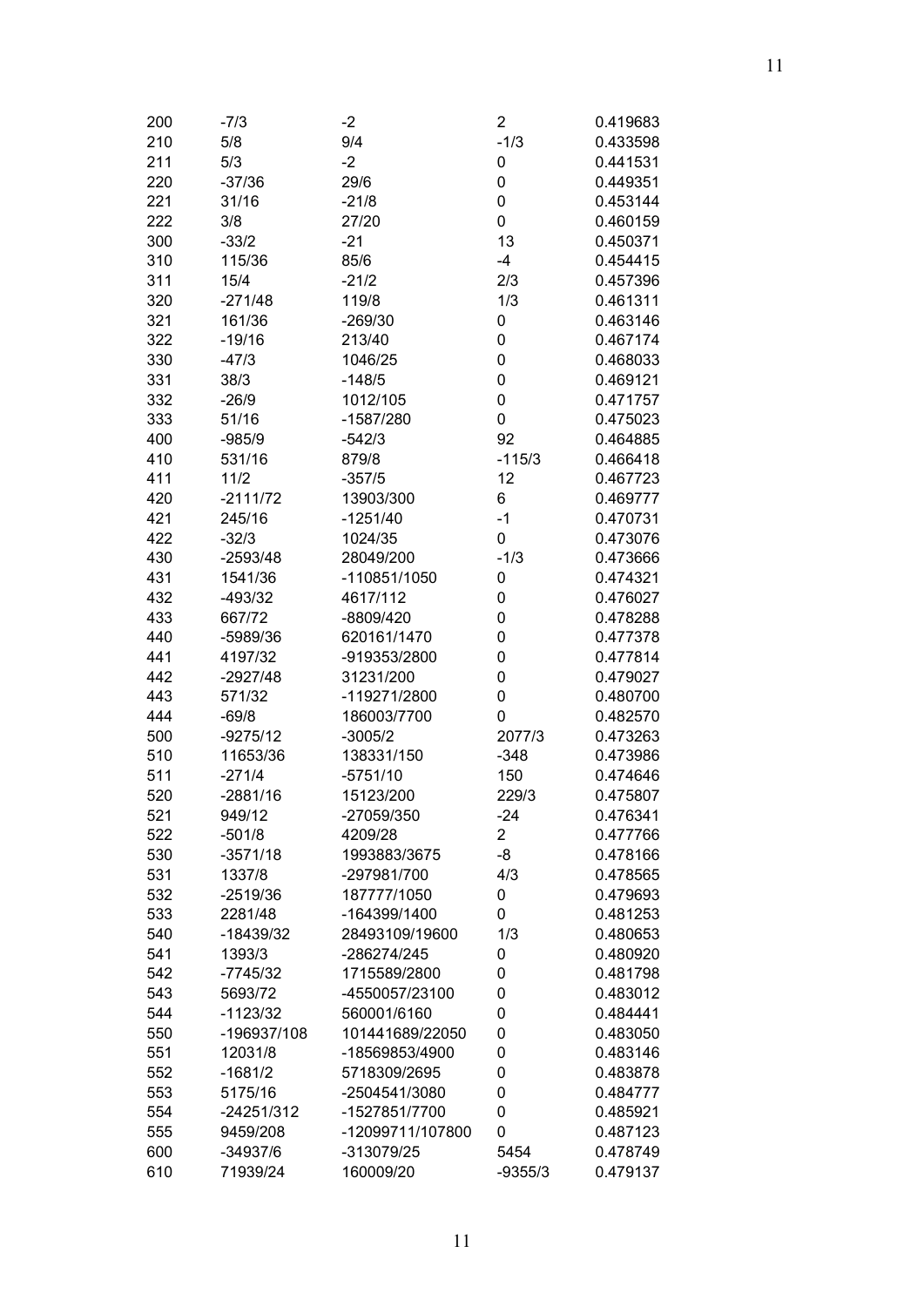| 633 | 18552/72     | -747654/1155   | $\mathbf{U}$ | በ 483209 |
|-----|--------------|----------------|--------------|----------|
| 644 | -388051/1872 | 23950043/46200 |              | በ 486209 |
| 655 | 13157/78     | -5698667/13475 |              | 0.488325 |
| 700 | -553847/12   | 5281913/50     | 44505        | 0.482685 |

# **Table 2**

| $j=(j_{x},j_{y},j_{z})$ | R(i, j)/R   | $j = (j_x, j_y, j_z)$ | R(i, j)/R   |
|-------------------------|-------------|-----------------------|-------------|
| (1,0,0)                 | 0.5         | $(-1,0,0)$            | 0.356208    |
| (2,0,0)                 | 0.485733    | $(-2,0,0)$            | 0.454031    |
| (3,0,0)                 | 0.500062    | $(-3,0,0)$            | 0.4526508   |
| (4,0,0)                 | 0.510257    | $(-4,0,0)$            | 0.467337    |
| (5,0,0)                 | 0.5170241   | $(0,-1,0)$            | 0.360993    |
| (0,1,0)                 | 0.360993    | $(0,-2,0)$            | 0.457943    |
| (0,2,0)                 | 0.457943    | $(0,-3,0)$            | 0.491033    |
| (0,3,0)                 | 0.491033    | $(0,-4,0)$            | 0.506167    |
| (0,4,0)                 | 0.506167    | $(0,-5,0)$            | 0.5147228   |
| (0,5,0)                 | 0.5147228   | $(0,0,-1)$            | 0.360993    |
| (0,0,1)                 | 0.360993    | $(0,0,-2)$            | 0.457943    |
| (0,0,2)                 | 0.457943    | $(0,0,-3)$            | 0.491033    |
| (0,0,3)                 | 0.491033    | $(0,0,-4)$            | 0.506167    |
| (0,0,4)                 | 0.506167    | $(0,0,-5)$            | 0.5147228   |
| (0,0,5)                 | 0.5147228   | $(-1,-1,-1)$          | 0.454367    |
| (1,1,1)                 | 0.4659804   | $(-2,-2,-2)$          | 0.50009     |
| (2,2,2)                 | 0.503597    | $(-3,-3,-3)$          | 0.5158855   |
| (3,3,3)                 | 0.517510166 | $(-4,-4,-4)$          | 0.5237707   |
| (4,4,4)                 | 0.524705    | $(-5,-5,-5)$          | 0.528490451 |
| $(-5,0,0)$              | 0.513569    | (5,5,5)               | 0.5290906   |